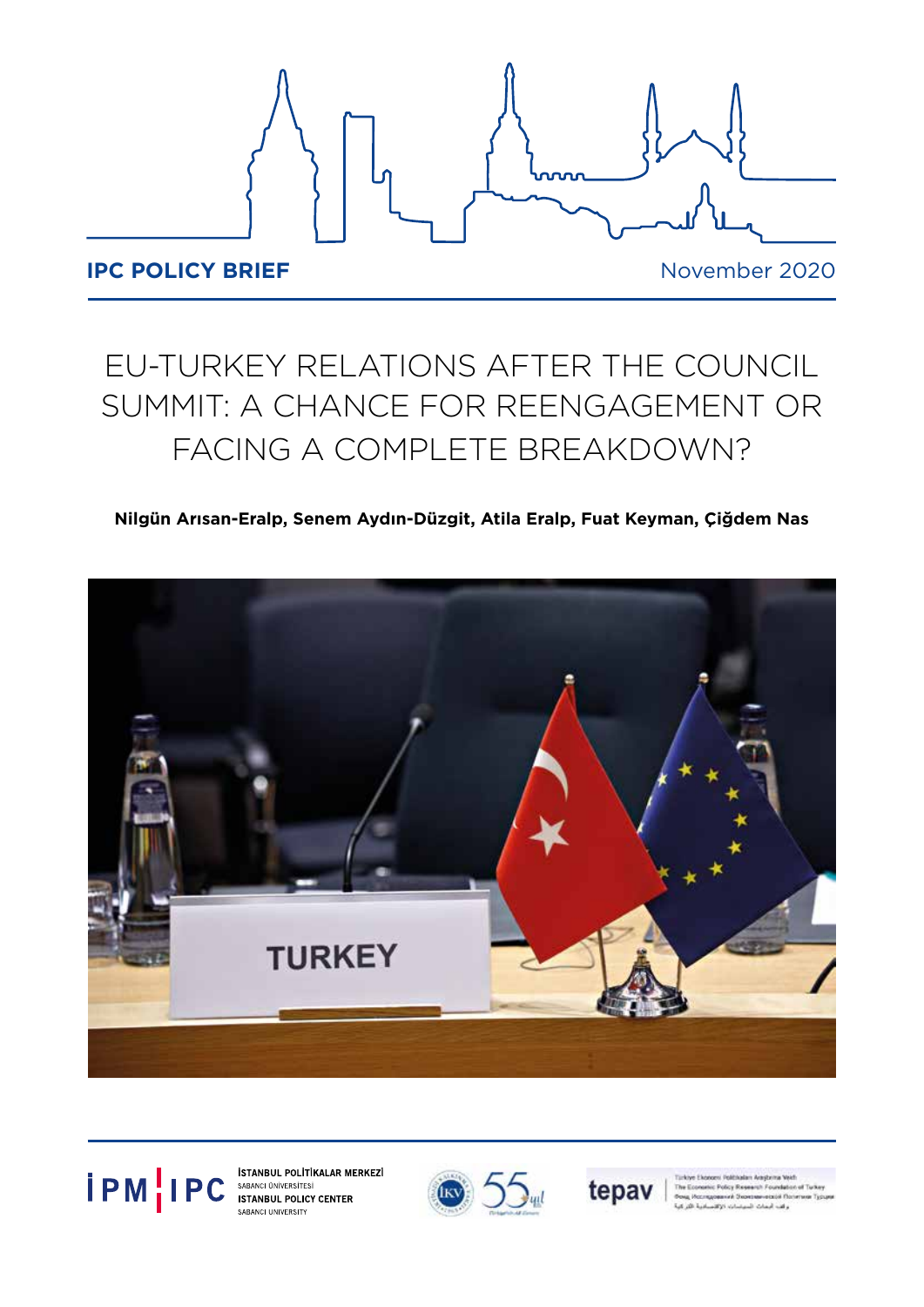#### **About Istanbul Policy Center**

Istanbul Policy Center (IPC) is a global policy research institution that specializes in key social and political issues ranging from democratization to climate change, transatlantic relations to conflict resolution and mediation. IPC organizes and conducts its research under six main clusters:

- The Istanbul Policy Center-Sabancı University-Stiftung Mercator Initiative
- Climate Change
- Democratization and Institutional Reform
- SHURA Energy Transition Center
- Urbanization and Local Governance
- Conflict Resolution and Mediation

Since 2001, IPC has provided decision makers, opinion leaders, and other major stakeholders with objective analyses and innovative policy recommendations.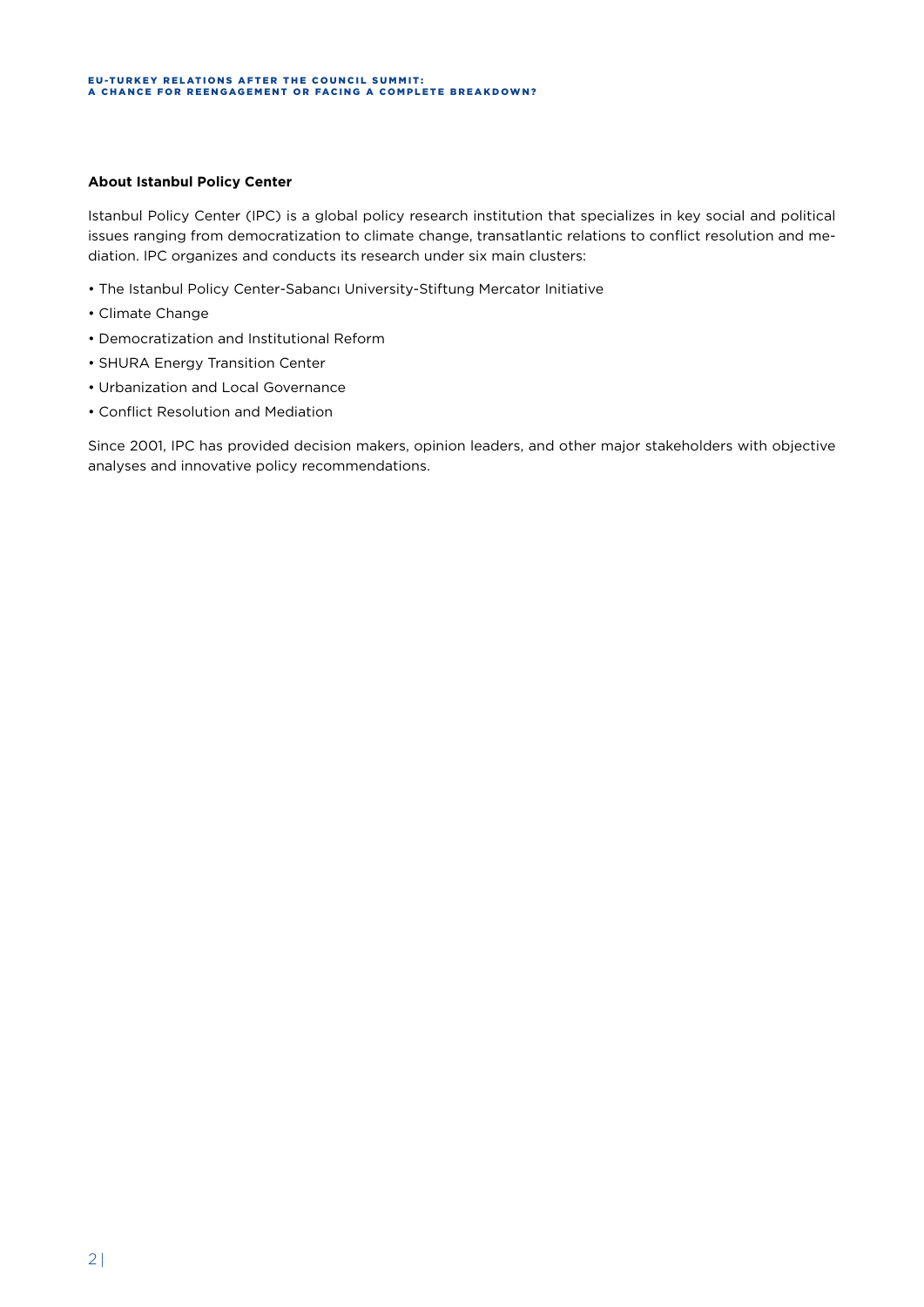## **Introduction**

EU-Turkey relations have experienced many ups and downs throughout their long history. Yet, the unprecedented deterioration in bilateral relations in recent months thanks to foreign policy actions in Libya and tensions in the Eastern Mediterranean signal that the very fabric of the relationship might be changing.

Over the past two decades, Turkey's status in relation to the EU has gradually transformed from a candidate country on the path to full accession, to a neighbor, and, finally, to an adversary. Turkey's relations with the EU were upgraded from association to accession with the start of membership negotiations in 2005. However, with the EU's decisions to neither open eight chapters of the accession negotiations nor close any negotiating chapter due to the Cyprus conflict, as well as France and Cyprus's unilateral vetoes that blocked the opening of more chapters, the accession framework became hollow and indeterminate. While the accession process continued to serve as a formal framework for EU-Turkish ties, relations between the parties increasingly displayed a confrontational and incredulous tone.

As the transformative impact of the EU membership goal weakened, the process of Europeanization was replaced by a policy of de-Europeanization in Turkey. A combination of domestic politics and external destabilizing factors contributed to Turkey's further distancing from Europe and the Copenhagen political criteria toward a highly authoritarian, hierarchical, and centralized regime. This took place in conjunction with the rise of anti-Western sentiments in Turkey and Ankara's sense of public disillusionment with the EU. According to an opinion poll conducted in 2019, 60 percent of Turkey's population supports the goal of EU membership, while only 23 percent believe that Turkey will actually become a member of the EU. The spillover of insecurity and volatility from the Middle East and surrounding regions following the Arab uprisings of 2011, combined with domestic dynamics, created a fertile environment for nationalistic and militaristic policies in Turkey. Yet, relations did not totally break down. The 2015/16 Syrian refugee crisis and the ensuing EU-Turkey migration deal in-

creased Turkey's leverage over the EU as the EU became more dependent on Turkey as a bulwark against unwanted immigration. This facilitated a change in the nature of the relationship, from an accession-related one to a purely interest-based and transactional one, thus enabling an increasingly adversarial relationship to take hold given diverging interests between the two sides.

# **The Current State of the Conflict: How Did We End Up Here?**

The strong nationalistic and anti-Western turn in Turkish domestic politics also had significant implications for Turkey's foreign and security policy. The power vacuum left by the United States in Turkey's immediate neighborhood opened a wider space for maneuver for Turkey, along with other regional actors such as Russia. Turkey's disillusionment with the West was also coupled with the firm belief that the West, and in particular Europe, was in decline and in no shape to act in a uniform fashion in its wider neighborhood. Having also alienated potential allies in the Mediterranean such as Israel and Egypt—mostly due to domestic political reasons and thus feeling isolated in the Eastern Mediterranean, Turkey increasingly resorted to unilateralism and a militarized foreign policy in its regional operations and actions, creating a deeper rift with the EU.

The most recent case in point is Turkey's intervention in the Libya conflict and its seismic exploration vessels off the coast of Cyprus and later Castellorizo. The EU accused Turkey of illegal actions that ran counter to international law and the sovereign rights of EU member states. Greece and Cyprus have formed closer ties with Egypt and Israel, leaving Turkey feeling increasingly cornered. France, which is on a collision course with Turkey over strategic interests in the Eastern Mediterranean as well as the Libya conflict, supported Cypriot and Greek positions against Turkey, calling for harsh sanctions on Ankara. Germany, on the other hand, adopted a conciliatory position and acted as a facilitator and mediator to start dialogue and reconciliation between the parties.

The divergent positions of the member states ulti-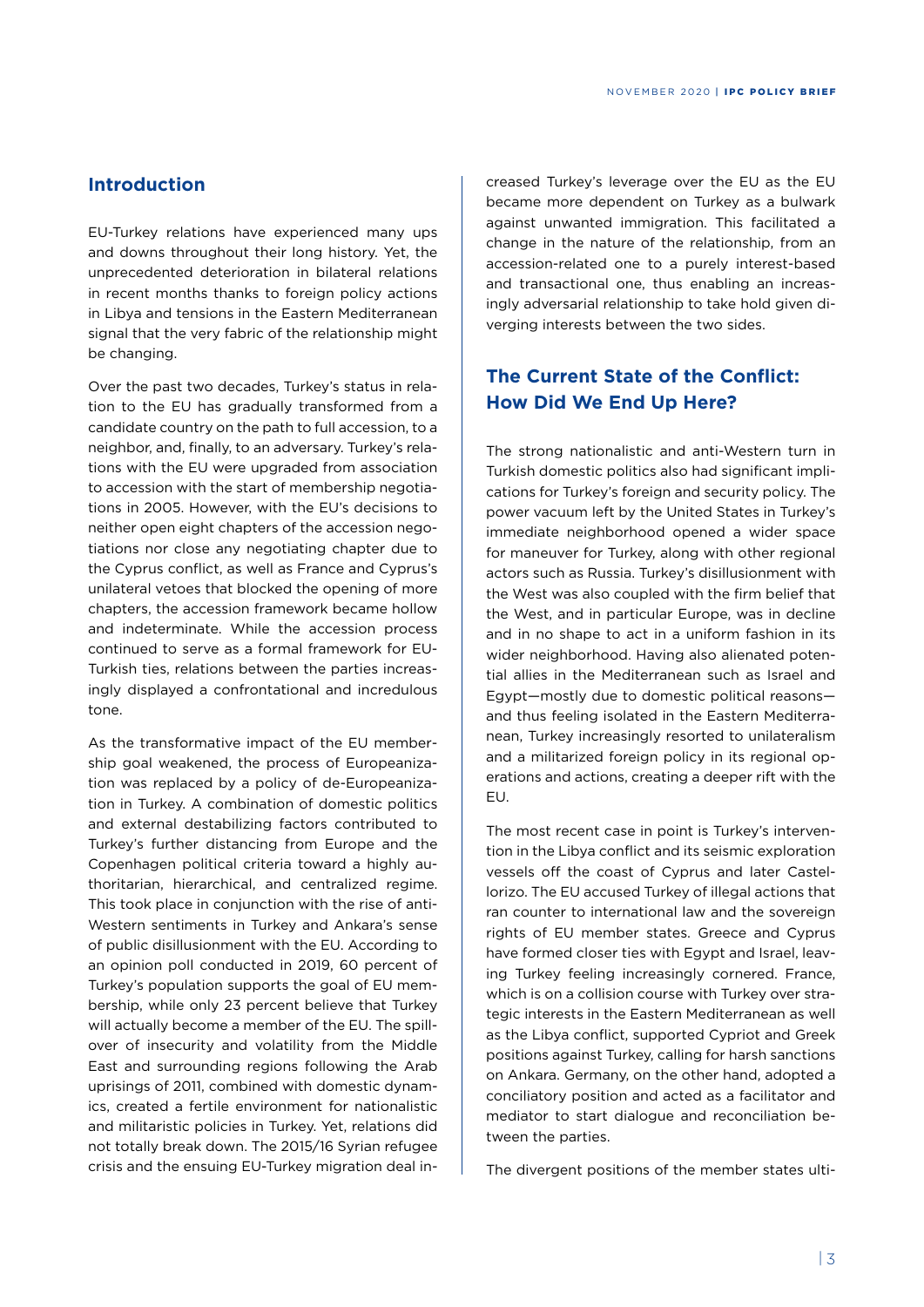mately led to a compromise, as reflected in the conclusions of the October European Council Summit, in which member states decided to keep the possibility of sanctions open while also offering Turkey a positive agenda consisting of a modernized Customs Union, further cooperation on migration, and enhanced people to people contacts in return for a change in Turkish foreign policy away from unilateral actions. Both the summit conclusions and the European Commission's Turkey report published right after the summit associate Turkey with conflictual relationships and unilateral policies. In turn, the EU called for a multilateral orientation to the problem and a stop to Ankara's unilateral policies. The conclusions of the summit were also notable in the way in which they made no mention of the state of democracy and human rights in Turkey, despite the fact that the European Commission's Turkey report highlights Turkey's deteriorating conditions in these areas. In a similar vein the lifting of political conditions, which were the main impediment to the Customs Union modernization talks, in lieu of geopolitical demands also suggests that the primacy of geopolitics combined with the absence of a credible membership perspective in sight may have led the EU to ease its normative demands on Turkey.

The summit conclusions provide a window of opportunity for dialogue and negotiation between the parties until the next Council Summit, which will be held in December. Yet, the problems between the two sides seem to be far from over. One key reason for the lack of progress relates to the fact that in the absence of the membership perspective, the EU has lost almost all of its leverage over Turkey. The main constituents of the "positive agenda" conditionally proposed to Turkey in the conclusions of the summit of the EU leaders are not adequate to gain sufficient leverage over Turkey to change its foreign policy behavior. When we analyze the constituents of the positive agenda together with the recently published Turkey Report of the European Commission, we observe that neither the modernization of the Customs Union nor the tacitly referenced visa liberalization process can be materialized anytime soon given Turkey's lack of compliance with EU requirements in these areas. Furthermore, there is also considerable doubt as to whether Ankara desires to obtain these incen-

tives given the loss of enthusiasm for a modernized Customs Union after the failure of the Transatlantic Trade and Investment Partnership (TTIP) talks and the government's years-long reluctance to amend the few remaining provisions of the criminal code as required by the EU to proceed with visa facilitation talks.

# **Conclusions: Is There a Way Out?**

This recent downturn in Turkey-EU relations displays the limits and dangers of an incoherent and fragmented Turkey policy on the part of the EU and Turkey's inability to pursue improved relations with the EU due to domestic economic and political volatility. At this stage in the relations, it is important to realize past mistakes, draw lessons from them, and use this awareness to construct the basis for a healthy and sustainable relationship.

In the short run, especially concerning the Eastern Mediterranean, the EU should acknowledge the fact that one of Turkey's main targets in the region is to be a recognized player in the East Med energy competition and not to feel "surrounded" by the members of the East-Med Gas forum (Cyprus, Egypt, Greece, Israel, Italy, Jordan, and Palestine). In addition to calling for a multilateral conference on the Eastern Mediterranean—whose participation, scope, and timeline will need to be agreed upon by both parties, thus making it difficult to convene—the EU also should encourage, or at least discuss, the participation of Turkey into the aforementioned forum in order to ensure that the EU's understanding of multilateralism is an inclusive one. The EU should not position itself as a formal mediator in this dispute as it is a party to the conflict. Neither Greece nor Turkey is in a position to claim to have international law entirely on their side; hence, the EU can only urge the countries to initiate negotiations.

It is also important to recognize that a healthy resolution of the conflict also depends on progress toward the resolution of the Cyprus issue. With all due respect to its internal solidarity principle, the EU needs to develop constructive proposals rather than watch the dispute escalate and consider imposing sanctions on Turkey. The counterproductive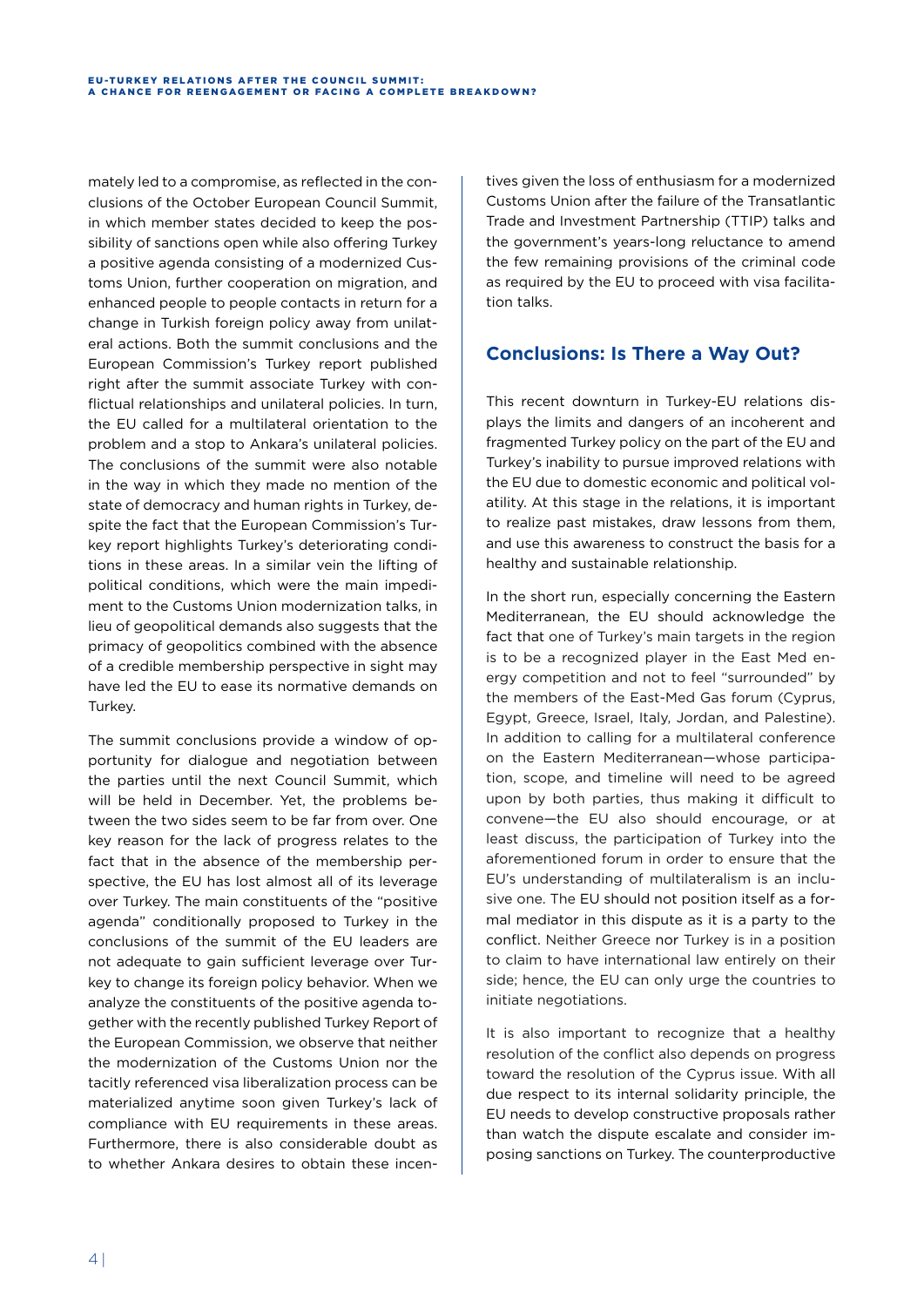nature of these actions is obvious. Unfortunately, in almost all stages of the Cyprus conflict, the EU has largely stood as a bystander, and this attitude has continued since the escalation of the problems after the discovery of hydrocarbons. The EU needs to push its weight toward contributing to a solution if it wishes to remain relevant not only as a soft power but also as a geopolitical one.

Turkey, on the other hand, should refrain from unilateral actions, which are easily perceived as acts of aggression by the concerned parties and create further problems in its relations with the EU. The unilateral and militarized nature of Turkish responses prevents the establishment of muchneeded dialogue mechanisms between the parties. Turkey should seek multilateral venues and diplomacy in advocating for its claims and in doing so also contemplate its future relationship in a multilateral and increasingly differentiated Europe.

In terms of short-term policy cooperation, assuming that the current conflict dies down, the most realistic way forward seems to be the Customs Union modernization process, which would rekindle a rules-based approach and restart Turkey's process of harmonization toward the EU *acquis*. Customs Union modernization would enable an upgrade of the trade relationship, trigger structural reforms in the Turkish economy, necessitate political reforms encompassing rights and freedoms and rule of law mechanisms, and align Turkish production sectors with EU norms and standards including the Green Deal agenda. In the wake of the COVID-19 crisis, the EU is looking to strengthen its resilience through achieving strategic autonomy in its trade and external policies. Turkey, with its already wellintegrated business community with the EU, can make a huge contribution to building Europe's resilience and contributing to the struggle for strategic autonomy.

In the longer run, a look into these recent events points to a general conclusion: Turkey-EU relations need to be recalibrated on a coherent, sustainable, and realistic basis. It is clear that there is mutual dependence between the parties. Turkey depends on the EU mainly for economic and commercial reasons and, on top of it all, for international economic credibility. On the other hand, the EU de-

pends on Turkey's cooperation on the refugee issue, and recent events demonstrate the increasing need for the EU to cooperate with Turkey to ensure security and stability in its immediate neighborhood. The parties should thus work toward developing holistic, comprehensive, and sustainable strategies toward each other rather than reacting to conjectural developments and/or crises. The effective functioning of such a strategy necessitates institutional dialogue between the two sides.

While the EU's offer of a positive Turkey-EU agenda in the European Council meeting of October 1 was an encouraging step, what is needed is a comprehensive approach with clear targets, deadlines, and supporting mechanisms. While keeping the ultimate goal of EU membership intact, this new framework should be able to restart a process of engagement between Turkey and the EU and build toward an enhanced relationship. The Future of Europe conference, which is expected to be held in the near future, could be a useful platform and a good starting point to initiate such a substantial rethinking of the relationship.